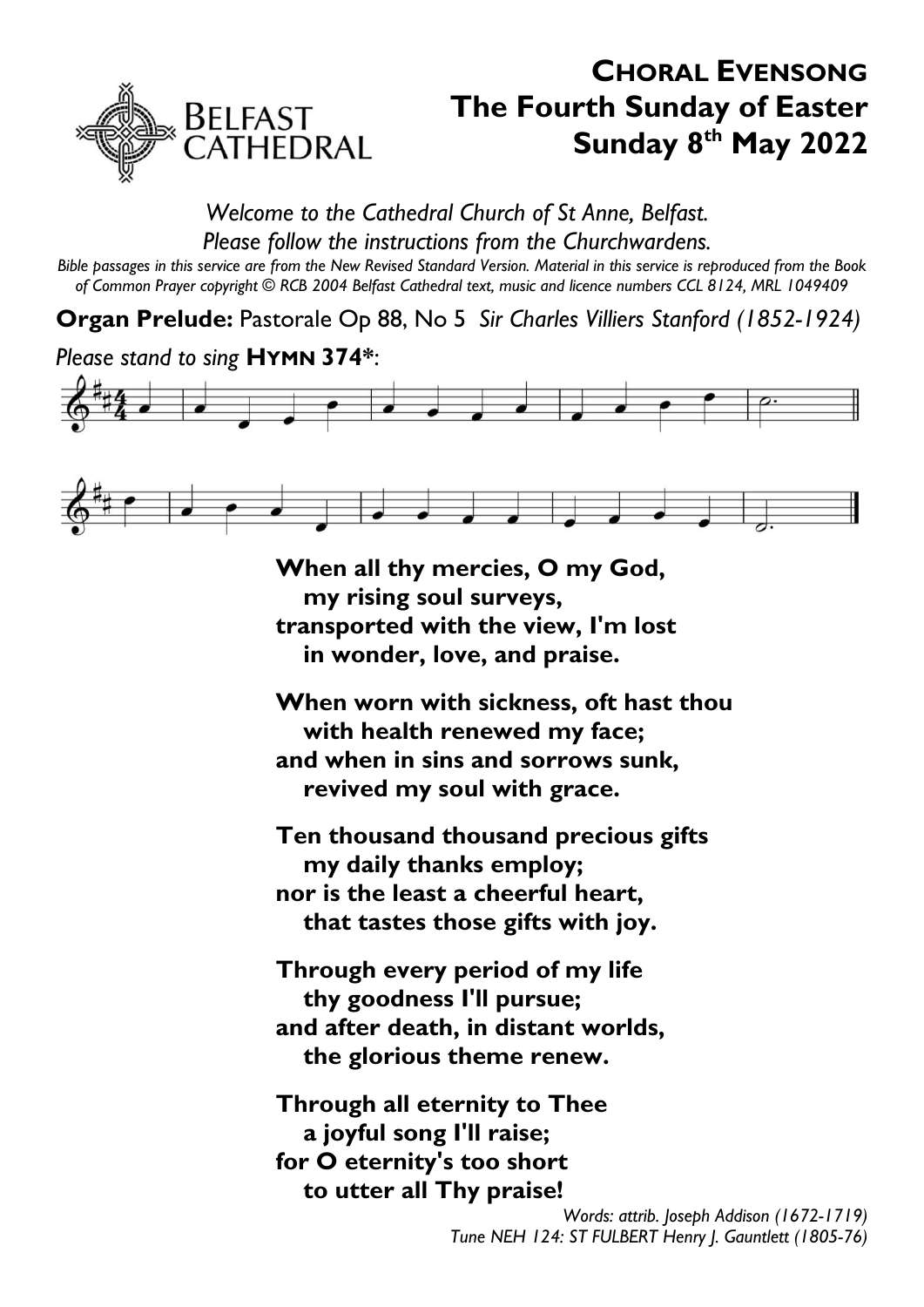*Please remain standing for the* **OPENING RESPONSES:**

*Priest:* O Lord, open thou our lips.

*Choir:* And our mouth shall shew forth thy praise.

*Priest:* O God, make speed to save us.

*Choir:* O Lord, make haste to help us.

*Priest:* Glory be to the Father, and to the Son, and to the Holy Ghost.

*Choir:* As it was in the beginning, is now, and ever shall be, world without end. Amen.

*Priest:* Praise ye the Lord.

*Choir:* The Lord's name be praised.

*Setting: Thomas Ebdon (1738-1811)*

## *Please sit while the choir sings* **PSALM 41:**

Blessed is he that considereth the poor and needy:

the Lord shall deliver him in the time of trouble.

The Lord preserve him, and keep him alive, that he may be blessed upon earth:

and deliver not thou him into the will of his enemies.

The Lord comfort him, when he lieth sick upon his bed:

make thou all his bed in his sickness.

I said, Lord, be merciful unto me:

heal my soul, for I have sinned against thee.

Mine enemies speak evil of me:

When shall he die, and his name perish?

And if he come to see me, he speaketh vanity:

and his heart conceiveth falsehood within himself, and when he cometh forth he telleth it.

All mine enemies whisper together against me:

even against me do they imagine this evil.

Let the sentence of guiltiness proceed against him:

and now that he lieth, let him rise up no more.

Yea, even mine own familiar friend, whom I trusted:

who did also eat of my bread, hath laid great wait for me.

But be thou merciful unto me, O Lord:

raise thou me up again, and I shall reward them.

By this I know thou favourest me:

that mine enemy doth not triumph against me.

And when I am in my health, thou upholdest me:

and shalt set me before thy face for ever.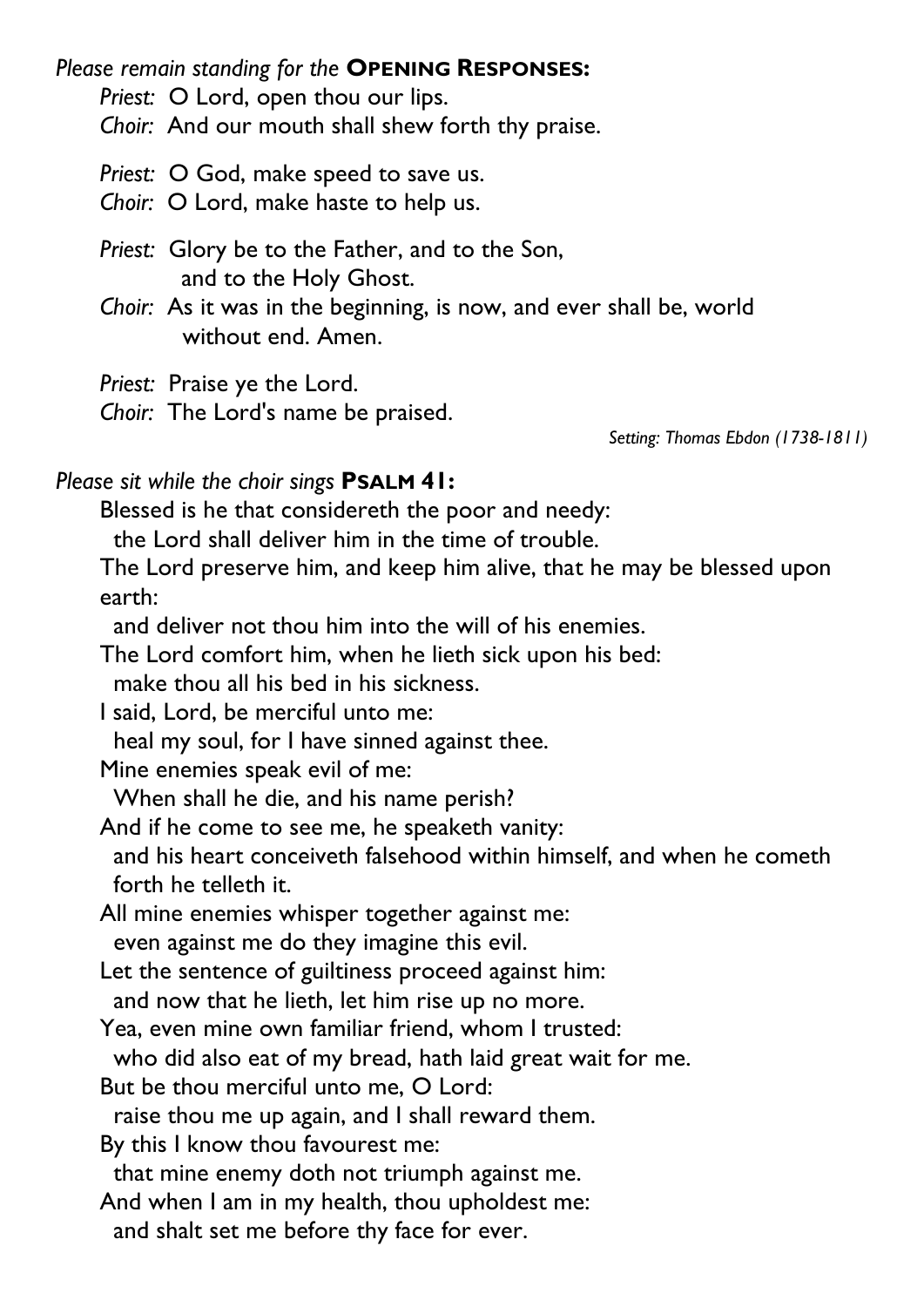Blessed be the Lord God of Israel: world without end. Amen.

### *Please stand for the* **GLORIA:**

Glory be to the Father: and to the Son, and to the Holy Ghost. As it was in the beginning, is now, and ever shall be: world without end. Amen.

*Chant: Sir Edward Bairstow (1874-1946)*

#### *Please sit for the* **FIRST LESSON:** Isaiah 63:7-14

I will recount the gracious deeds of the Lord, the praiseworthy acts of the Lord, because of all that the Lord has done for us, and the great favour to the house of Israel that he has shown them according to his mercy, according to the abundance of his steadfast love. For he said, 'Surely they are my people, children who will not deal falsely'; and he became their saviour in all their distress. It was no messenger or angel but his presence that saved them; in his love and in his pity he redeemed them; he lifted them up and carried them all the days of old. But they rebelled and grieved his holy spirit; therefore he became their enemy; he himself fought against them. Then they remembered the days of old, of Moses his servant. Where is the one who brought them up out of the sea with the shepherds of his flock? Where is the one who put within them his holy spirit, who caused his glorious arm to march at the right hand of Moses, who divided the waters before them to make for himself an everlasting name, who led them through the depths? Like a horse in the desert, they did not stumble. Like cattle that go down into the valley, the spirit of the Lord gave them rest. Thus you led your people, to make for yourself a glorious name. *Please remain seated as the choir sings the* **MAGNIFICAT**: My soul doth magnify the Lord: and my spirit hath rejoiced in God my Saviour.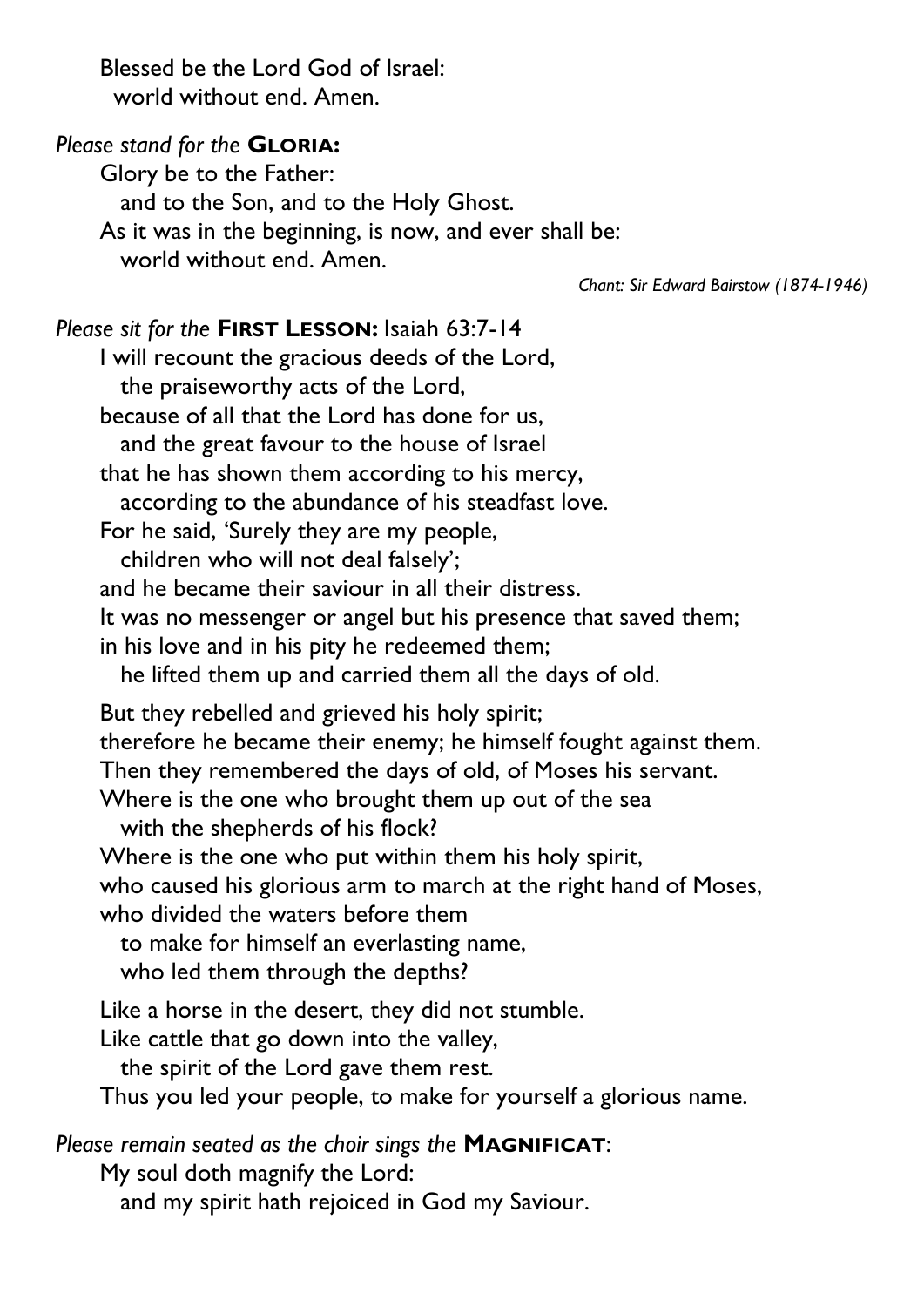For he hath regarded:

the lowliness of his handmaiden.

For behold, from henceforth:

all generations shall call me blessed.

For he that is mighty hath magnified me:

and holy is his Name.

And his mercy is on them that fear him: throughout all generations.

He hath shewed strength with his arm: he hath scattered the proud in the imagination of their hearts.

He hath put down the mighty from their seat:

and hath exalted the humble and meek.

He hath filled the hungry with good things:

and the rich he hath sent empty away.

He remembering his mercy hath holpen his servant Israel:

as he promised to our forefathers, Abraham and his seed for ever.

# *Please stand for the* **GLORIA:**

Glory be to the Father:

and to the Son, and to the Holy Ghost.

As it was in the beginning, is now, and ever shall be:

world without end. Amen.

*Setting: Evening Service in C, Sir Charles Villiers Stanford (1852-1924)*

# *Please sit for the* **SECOND LESSON:** Luke 24:36-49

While they were talking about this, Jesus himself stood among them and said to them, 'Peace be with you.' They were startled and terrified, and thought that they were seeing a ghost. He said to them, 'Why are you frightened, and why do doubts arise in your hearts? Look at my hands and my feet; see that it is I myself. Touch me and see; for a ghost does not have flesh and bones as you see that I have.' And when he had said this, he showed them his hands and his feet.

While in their joy they were disbelieving and still wondering, he said to them, 'Have you anything here to eat?' They gave him a piece of broiled fish, and he took it and ate in their presence.

Then he said to them, 'These are my words that I spoke to you while I was still with you—that everything written about me in the law of Moses, the prophets, and the psalms must be fulfilled.' Then he opened their minds to understand the scriptures, and he said to them, 'Thus it is written, that the Messiah is to suffer and to rise from the dead on the third day, and that repentance and forgiveness of sins is to be proclaimed in his name to all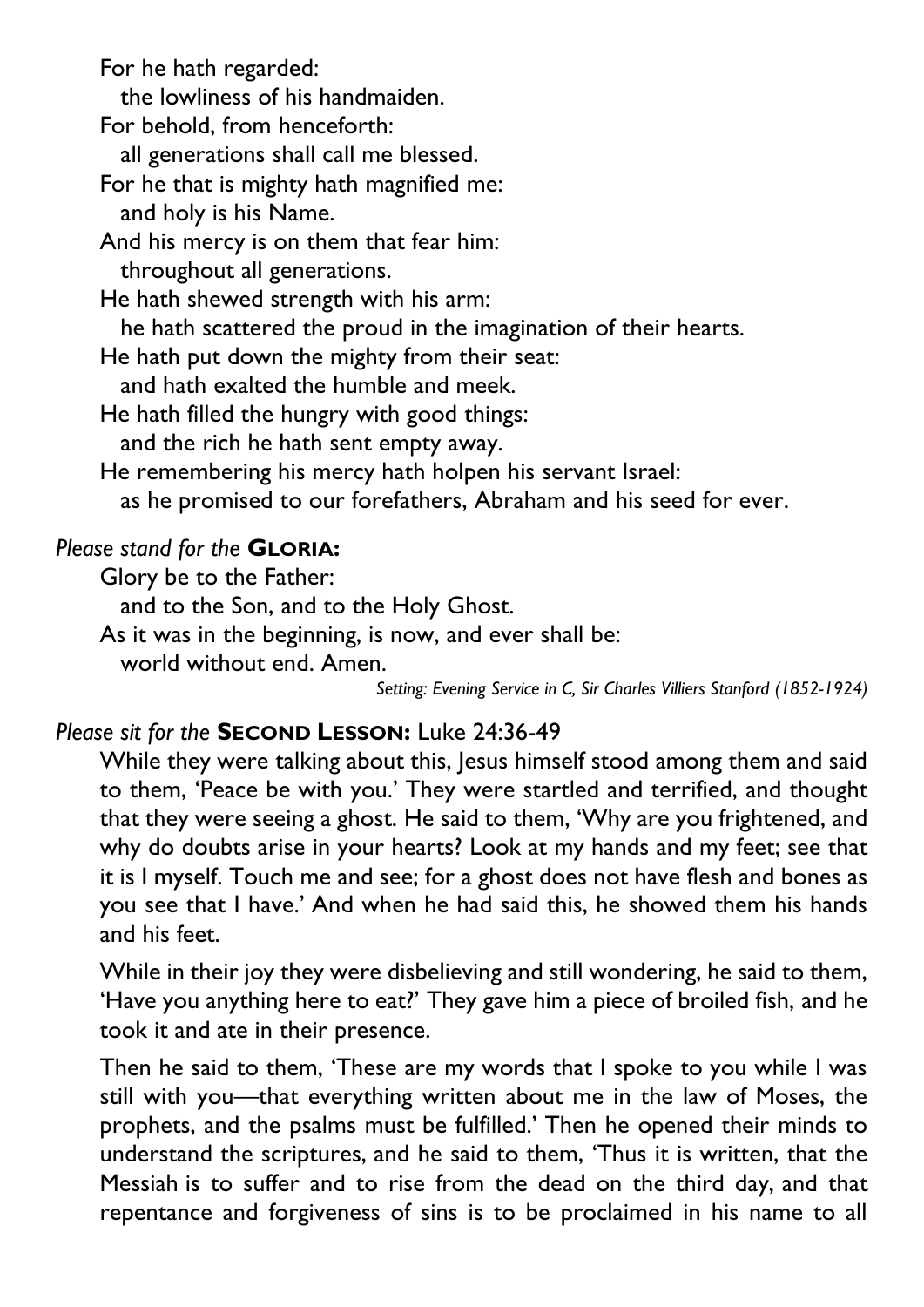nations, beginning from Jerusalem. You are witnesses of these things. And see, I am sending upon you what my Father promised; so stay here in the city until you have been clothed with power from on high.'

## *Please remain seated as the choir sings the* **NUNC DIMITTIS:**

Lord, now lettest thou thy servant depart in peace:

according to thy word.

For mine eyes have seen:

thy salvation.

Which thou hast prepared:

before the face of all people.

To be a light to lighten the Gentiles:

and to be the glory of thy people Israel.

# *Please stand for the* **GLORIA:**

Glory be to the Father:

and to the Son, and to the Holy Ghost.

As it was in the beginning, is now, and ever shall be:

world without end. Amen.

*Setting: Evening Service in C, Sir Charles Villiers Stanford (1852-1924)*

*Please remain standing and face east to recite the* **APOSTLES' CREED**:

I believe in God **the Father almighty, maker of heaven and earth; And in Jesus Christ his only Son our Lord; who was conceived by the Holy Spirit, born of the Virgin Mary, suffered under Pontius Pilate, was crucified, dead, and buried. He descended into hell. The third day he rose again from the dead. He ascended into heaven, and sitteth on the right hand of God the Father almighty. From thence he shall come to judge the quick and the dead. I believe in the Holy Spirit, the holy catholic Church, the communion of saints, the forgiveness of sins, the resurrection of the body, and the life everlasting. Amen.**

*Priest:* The Lord be with you. *Choir:* And with thy spirit. *Priest:* Let us pray.

*Please kneel or sit*

*Priest:* Lord, have mercy upon us. *Choir:* Christ, have mercy upon us. *Priest:* Lord, have mercy upon us. *Choir:*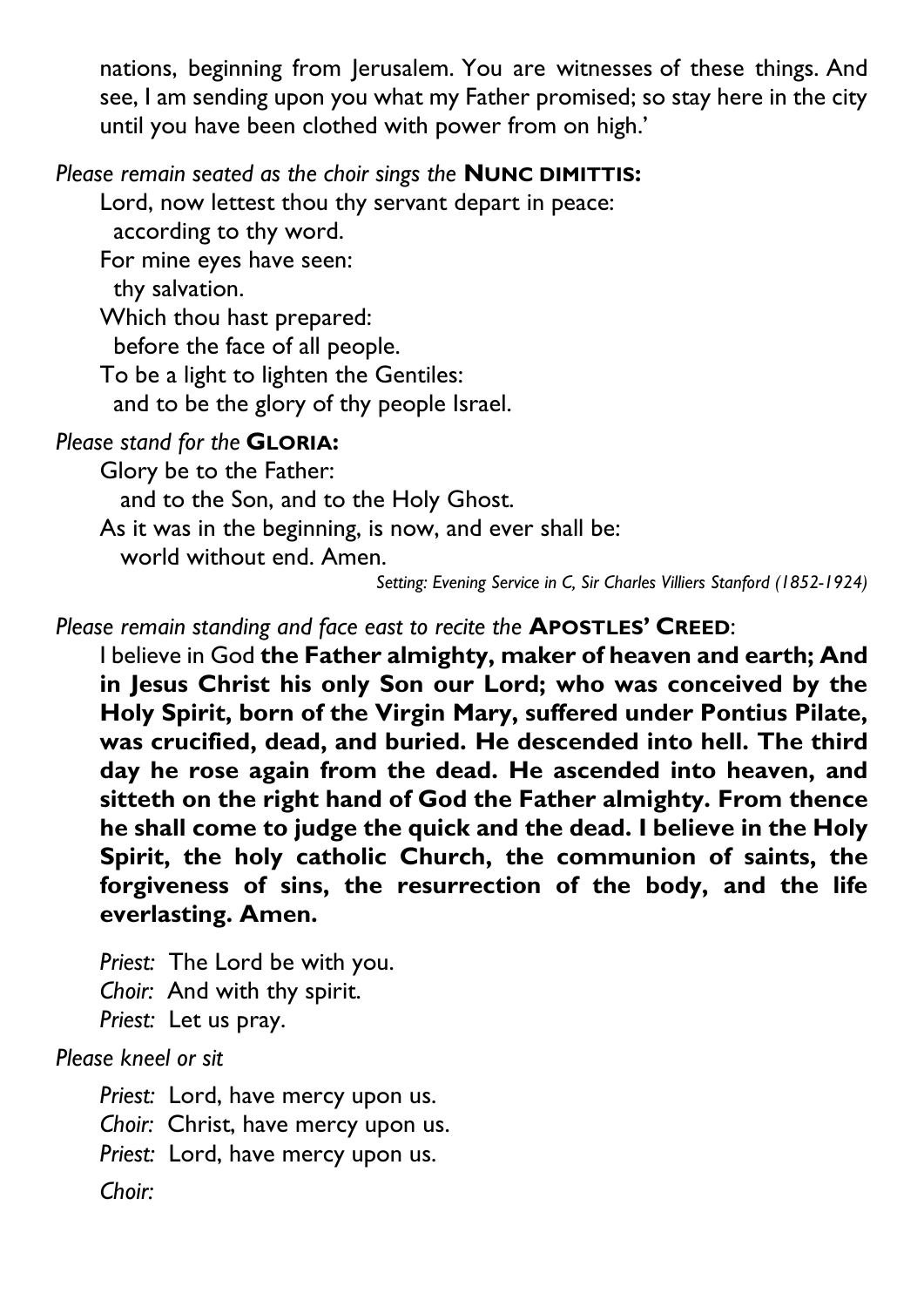Our Father, which art in heaven, Hallowed be thy name. Thy kingdom come. Thy will be done in earth, As it is in heaven. Give us this day our daily bread. And forgive us our trespasses, As we forgive them that trespass against us. And lead us not into temptation; But deliver us from evil. Amen.

*Priest:* O Lord, shew thy mercy upon us.

*Choir:* And grant us thy salvation.

*Priest:* O Lord, save the Queen.

*Choir:* And mercifully hear us when we call upon thee.

*Priest:* Endue thy ministers with righteousness.

*Choir:* And make thy chosen people joyful.

*Priest:* O Lord, save thy people.

*Choir:* And bless thine inheritance.

*Priest:* Give peace in our time, O Lord.

*Choir:* Because there is none other that fighteth for us, but only thou, O God.

*Priest:* O God, make clean our hearts within us.

*Choir:* And take not thy Holy Spirit from us.

# **THE COLLECT OF THE DAY:**

Almighty God, who showest to them that be in error the light of thy truth, to the intent that they may return into the way of righteousness; Grant unto all them that are admitted into the fellowship of Christ's Religion, that they may eschew those things that are contrary to their profession, and follow all such things as are agreeable to the same; through our Lord Jesus Christ.

*Choir:* Amen.

# **COLLECT FOR PEACE**:

O God, from whom all holy desires, all good counsels and all just works do proceed; Give unto thy servants that peace which the world cannot give; that both, our hearts may be set to obey thy commandments, and also that by thee we being defended from the fear of our enemies may pass our time in rest and quietness; through the merits of Jesus Christ our Saviour.

*Choir:* Amen.

# **COLLECT FOR AID AGAINST ALL PERILS***:*

Lighten our darkness, we beseech thee, O Lord: and by thy great mercy defend us from all perils and dangers of this night; for the love of thy only Son, our Saviour Jesus Christ.

*Choir:* Amen.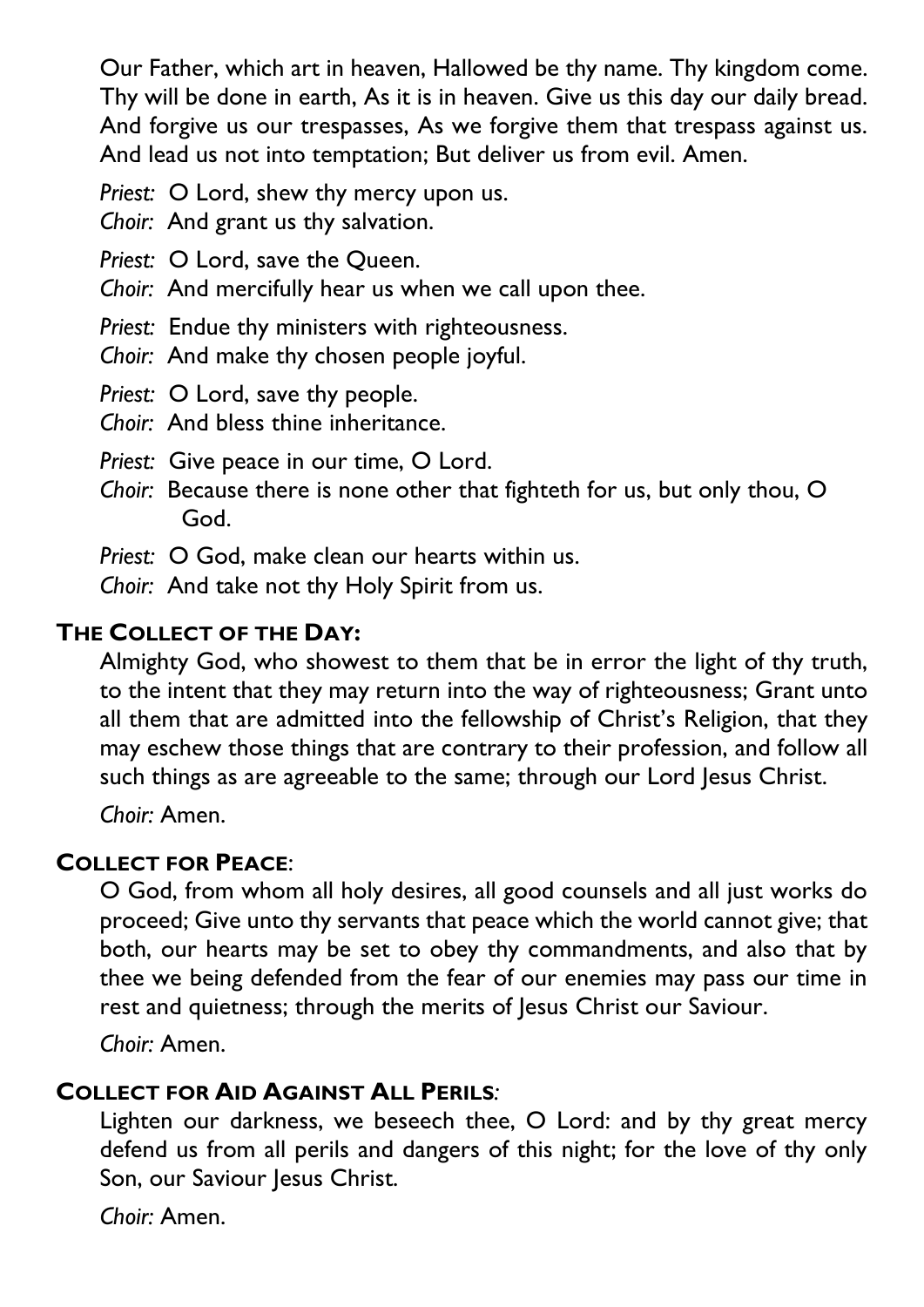#### *The choir sings the* **ANTHEM:**

Since by man came death, by man came also the resurrection of the dead. For as in Adam all die, even so in Christ shall all be made alive.

> *Words: 1 Corinthians 15:21-22 Music: George Frideric Handel (1685-1759) (from '*Messiah'*)*

*Please kneel or sit for the* **PRAYERS,** *which conclude with* **A PRAYER OF ST JOHN CHRYSOSTOM:**

Almighty God, who hast given us grace at this time with one accord to make our common supplications unto thee; and dost promise that when two or three are gathered together in thy Name thou wilt grant their requests: Fulfil now, O Lord, the desires and petitions of thy servants as may be most expedient for them; granting us in this world knowledge of thy truth, and in the world to come life everlasting.

### *All respond:***Amen.**

The grace of our Lord Jesus Christ, and the love of God, and the fellowship of the Holy Spirit, be with us all evermore.

### *All respond:***Amen.**

*Please stand to sing* **HYMN 263\***:



**Crown him with many crowns, the Lamb upon his throne, hark! how the heavenly anthem drowns all music but its own: awake, my soul, and sing of him who died for thee, and hail him as thy matchless King through all eternity.**